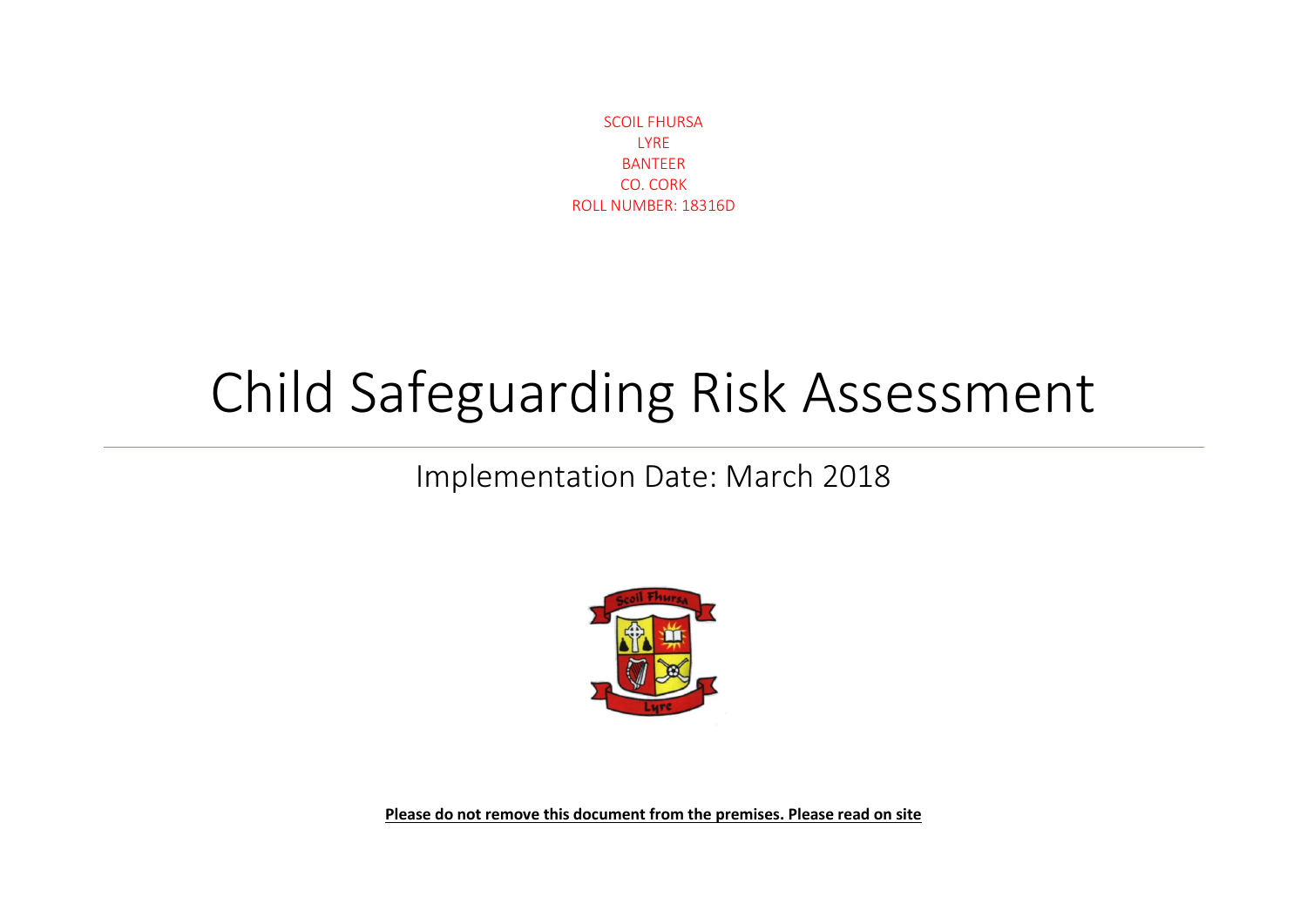

## **Child Safeguarding Risk Assessment**

| <b>List of School Activities</b>                                      | <b>Risk</b><br>Level | The School has identified the<br>following Risk of Harm                | The School has the following Procedures in<br>place to address risk identified in this<br>assessment                                                                       |
|-----------------------------------------------------------------------|----------------------|------------------------------------------------------------------------|----------------------------------------------------------------------------------------------------------------------------------------------------------------------------|
| Training of school personnel in Child<br>Protection matters           | High                 | Harm not recognised or reported<br>promptly by untrained staff members | Child Safeguarding Statement & DES procedures<br>made available to all staff                                                                                               |
|                                                                       |                      |                                                                        | DLP & DDLP to attend PDST face to face training<br>All Staff to view Túsla training module & any other<br>online training offered by PDST                                  |
|                                                                       |                      |                                                                        | BOM keeps all records of staff and board training                                                                                                                          |
| One to one teaching                                                   | Med                  | Harm to children by school personnel                                   | School has policy in place for one to one teaching<br>Table is kept between teacher and pupil<br>Glass in door to corridor<br>Parental Permission sought for attendance    |
| Care of Children with special needs,<br>including intimate care needs | High                 | Harm to children by school personnel                                   | Policy on intimate care available<br>Parental Permission sought<br>Record of daily intimate care needs communicated to<br>parents                                          |
| Toilet areas                                                          | High                 | Inappropriate behaviour by pupils                                      | Usage and supervision policy in operation<br>Children not permitted in groups to the toilet area<br>Children seek permission to make teacher aware of<br>their whereabouts |
| Curricular Provision in respect of SPHE, RSE,<br>Stay safe.           | Med                  | Non-teaching of same                                                   | School implements SPHE, RSE, Stay Safe in full                                                                                                                             |
| LGBT Children/Pupils perceived to be LGBT                             | Low                  | <b>Bullying</b>                                                        | Anti-Bullying Policy adhered to<br>Code of Behaviour in operation to deal with<br>incidences                                                                               |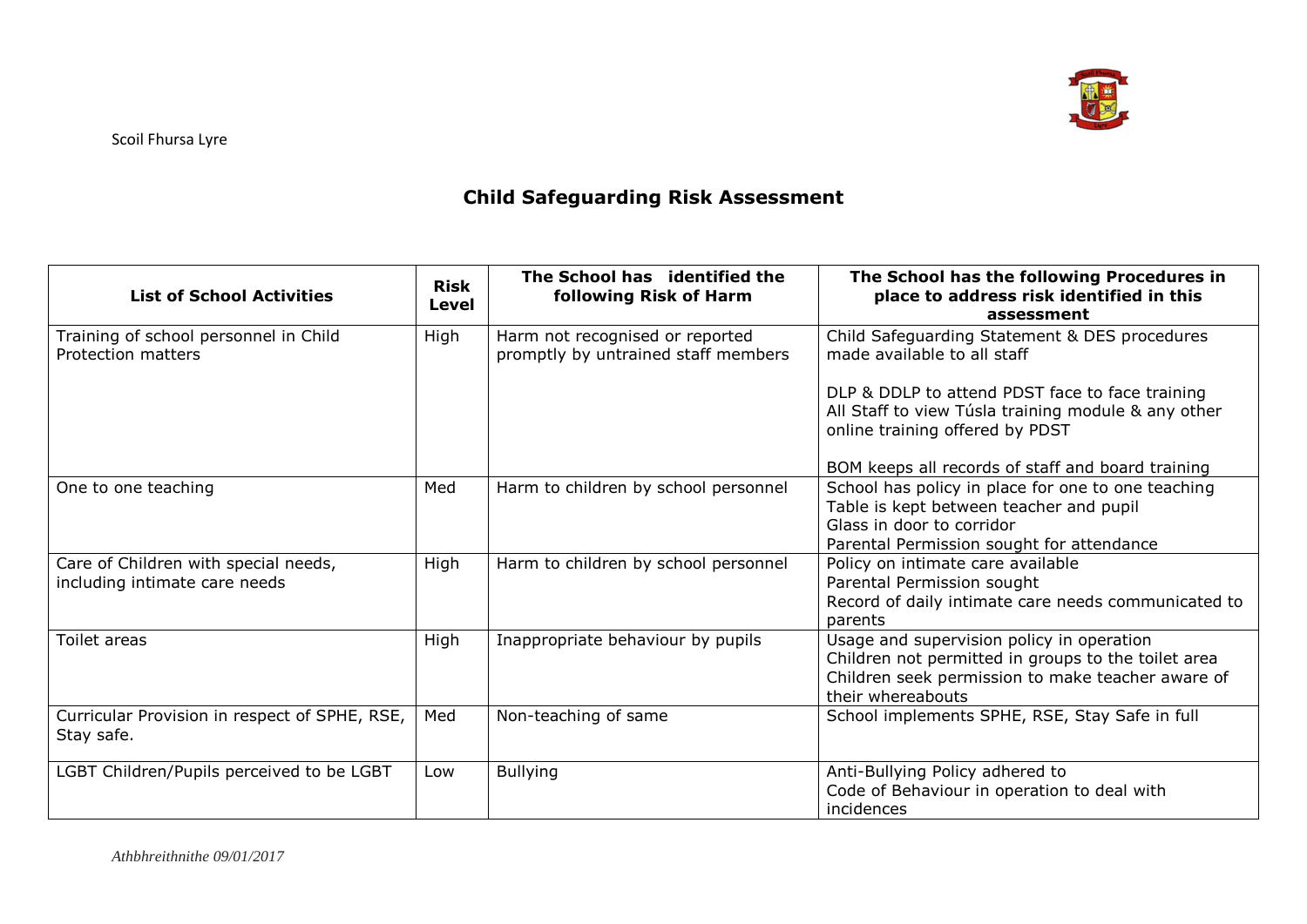

| <b>List of School Activities</b>                    |      | The School has identified the<br>following Risk of Harm                              | The School has the following Procedures in<br>place to address risk identified in this<br>assessment                                                                                                                                                                             |
|-----------------------------------------------------|------|--------------------------------------------------------------------------------------|----------------------------------------------------------------------------------------------------------------------------------------------------------------------------------------------------------------------------------------------------------------------------------|
| Daily arrival and dismissal of pupils               | Med  | Harm from other pupils, adults on the<br>playground                                  | Arrival and dismissal supervised by Teachers.<br>Parent communication that yard is unsupervised until<br>$9:10$ am daily.                                                                                                                                                        |
| Managing of challenging behaviour amongst<br>pupils | High | Injury to pupils and staff                                                           | Health & Safety Policy adhered to<br>Code Of Behaviour in operation<br>Physical Intervention Policy in operation<br>Clear reporting structures for accidents and incidents                                                                                                       |
| Sports Coaches                                      | Med  | Harm to pupils                                                                       | Garda Vetting required for all coaches<br>Child Safeguarding Statement provided<br>Supervision by class teacher at all times<br>Clear reporting structures for accidents and incidents                                                                                           |
| Students participating in work experience           | Low  | Harm to children by student                                                          | Child Safeguarding Statement provided<br>Garda Vetting required for over 16s<br>Supervision of work experience student by teaching<br>and SNA staff members at all times<br>Work Experience Policy in operation                                                                  |
| Recreation breaks for pupils                        | High | Injury to pupils or staff<br>Harm by older pupils, adults entering<br>the playground | Supervision of children by teachers and SNAs on yard<br>CCTV cameras in operation<br>Pupils ask to enter the building if necessary<br>Adults on playground are accompanied to and from<br>the building by school staff<br>Clear reporting structures for accidents and incidents |
| Classroom teaching                                  | Low  | Harm to children by school personnel                                                 | All classrooms have glass in doors<br>Teachers in possession of Child Safeguarding<br>Statement<br>Best practice guidelines are followed by all teachers                                                                                                                         |
| Outdoor teaching activities                         | Med  | Injury to pupils<br>Harm from older pupils                                           | Health & Safety Policy adhered to<br>Code of Behaviour in operation<br>Anti-Bullying Policy adhered to<br>Adequate supervision and risk assessment of areas<br>Clear reporting structures for accidents and incidents                                                            |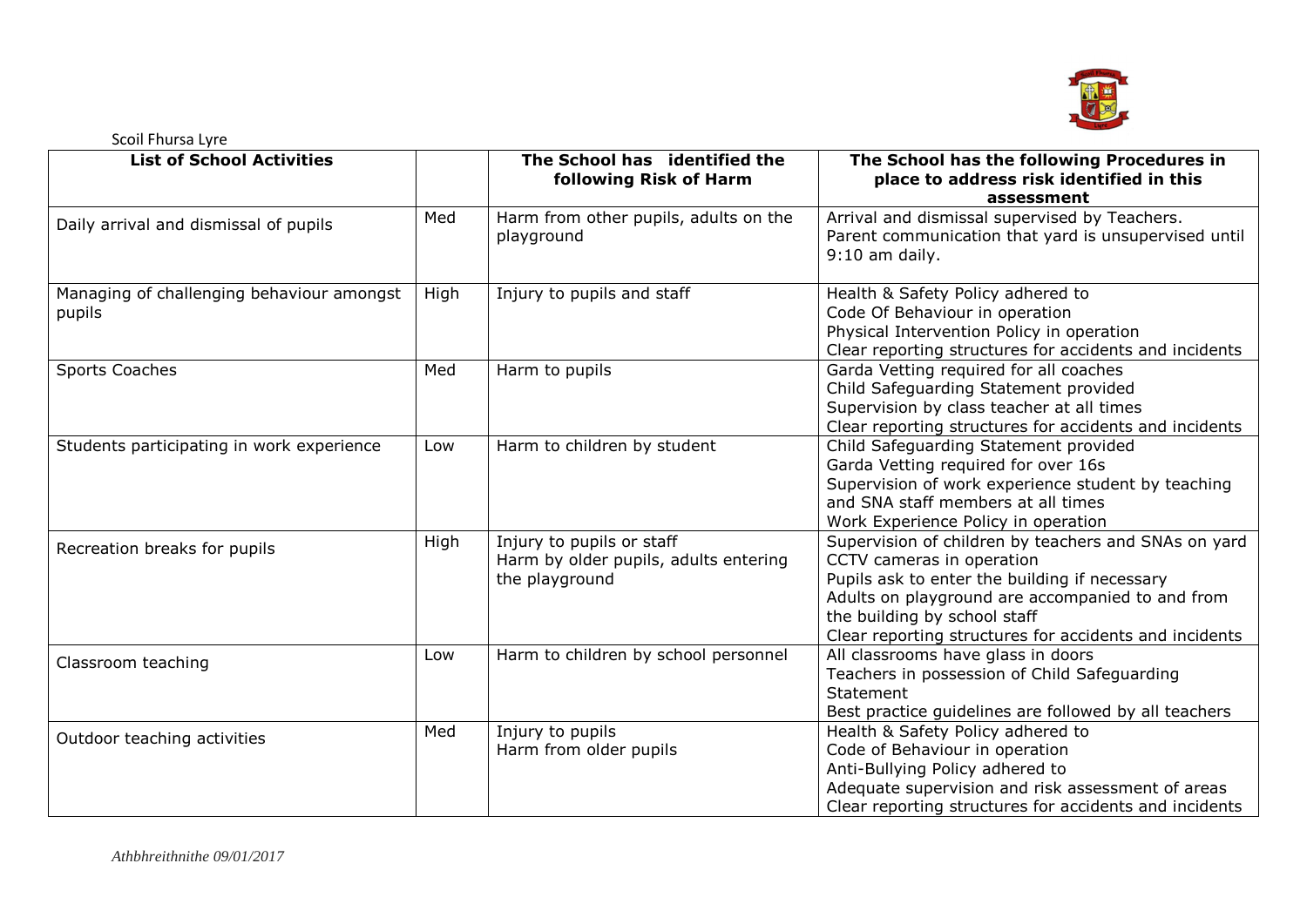

| <b>Sporting Activities</b>                       | Med  | Injury to pupils<br>Harm to children by older pupils                                         | Code of Behaviour in operation<br>Anti-Bullying Policy adhered to<br>Adequate supervision for activity<br>Procedures in place for transport to and from<br>activities<br>Child Safety Statement provided to volunteers<br>Clear reporting structures for accidents and incidents |
|--------------------------------------------------|------|----------------------------------------------------------------------------------------------|----------------------------------------------------------------------------------------------------------------------------------------------------------------------------------------------------------------------------------------------------------------------------------|
| School outings and trips                         | High | Injury to pupils<br>Harm to pupils by older children or<br>adults                            | Code of Behaviour adhered to<br>Adequate supervision of pupils on the trip<br>Risk assessment of location for trip<br>Health and Safety procedures adhered to<br>Child Safety Statement adhered to                                                                               |
| Annual Sports Day                                | Med  | Injury to pupils<br>Unknown adults on school premises                                        | Health & Safety Policy adhered to<br>Code of Behaviour in operation<br>Adequate supervision of pupils by school personnel<br>Visitor's Policy in operation                                                                                                                       |
| Fundraising events involving pupils              | High | Injury or harm to pupil<br>Inappropriate behaviour<br>Unknown adults in contact with pupils  | Code of Behaviour in operation<br>Adequate supervision of pupils by school personnel<br>Visitor's Policy in operation<br>Parental Permission obtained<br>Child Safeguarding Statement provided                                                                                   |
| Use of off-site facilities for school activities | Med  | Injury or harm to pupils<br>Inappropriate behaviour<br>Unknown adults in contact with pupils | Child Safeguarding Statement<br>Risk assessment of off-site facility<br>Code of Behaviour<br>Adequate supervision of pupils by school personnel<br>Clear reporting structures for accidents and incidents                                                                        |
| School transport arrangements                    | Med  | Pupil illness or injury<br>Inappropriate Behaviour                                           | Code of Behaviour in operation<br>Health and Safety Policy adhered to<br>Adequate supervision by school personnel<br>Seatbelt provision on all school transport                                                                                                                  |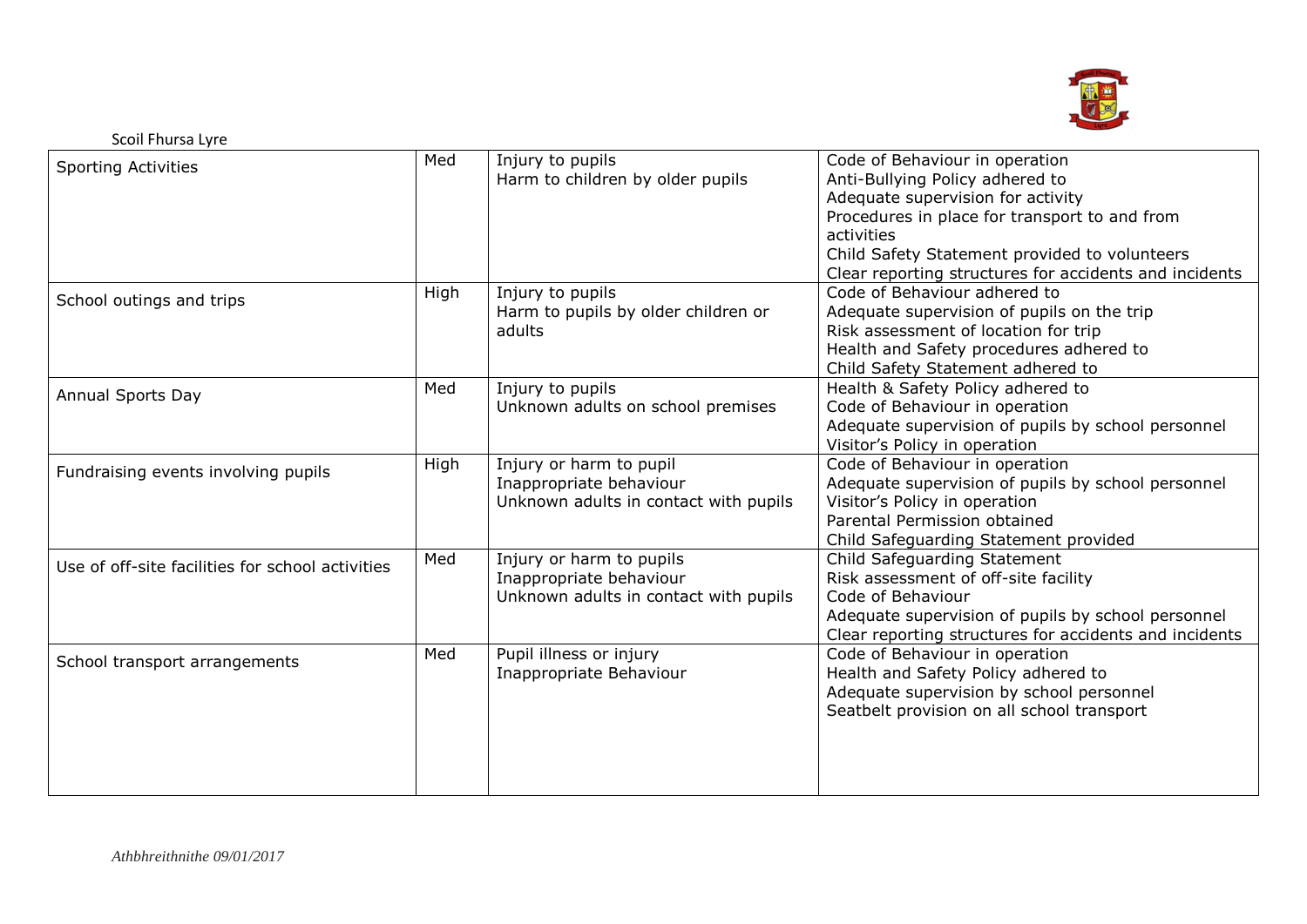

| <b>List of School Activities</b>                                                                                                                                                                                                                                                                                                             |      | The School has identified the<br>following Risk of Harm                                                                             | The School has the following Procedures in<br>place to address risk identified in this<br>assessment                                                                                                                                                                                                                          |
|----------------------------------------------------------------------------------------------------------------------------------------------------------------------------------------------------------------------------------------------------------------------------------------------------------------------------------------------|------|-------------------------------------------------------------------------------------------------------------------------------------|-------------------------------------------------------------------------------------------------------------------------------------------------------------------------------------------------------------------------------------------------------------------------------------------------------------------------------|
| <b>Administration of Medicine</b><br>Administration of First Aid                                                                                                                                                                                                                                                                             | High | Injury to pupil<br>Harm to child by school personnel                                                                                | Administration of Medication Policy in operation<br>Healthcare Plan for designated pupils available<br>Staff training in administration of medication<br>First Aid Policy in operation<br>Child Safeguarding Statement in operation<br>Parental Permission obtained<br>Clear reporting structures for accidents and incidents |
| bullying<br>dealing<br>with<br>Prevention<br>and<br>amongst pupils                                                                                                                                                                                                                                                                           | High | Injury to pupils<br>Inappropriate Behaviour                                                                                         | Anti-Bullying Policy<br>Code of Behaviour<br>Cyber-Bullying Policy and education of pupils                                                                                                                                                                                                                                    |
| Use of external personnel to supplement<br>curriculum                                                                                                                                                                                                                                                                                        | High | Harm not recognised or reported<br>promptly by visitor<br>Harm to pupils by external personnel                                      | Child Safeguarding Statement given to all external<br>personnel<br>Supervision by class teacher at all times                                                                                                                                                                                                                  |
| Care of pupils with specific vulnerabilities/<br>needs such as<br>Pupils from ethnic minorities/migrants<br>Members of the Traveller community<br>Lesbian, gay, bisexual or transgender<br>(LGBT) children<br>Pupils perceived to be LGBT<br>$\bullet$<br>Pupils of minority religious faiths<br>∣ •<br>Children in care<br>Children on CPNS | High | Harm to pupils<br>Inappropriate Behaviour                                                                                           | Anti-Bullying Policy adhered to<br>Code of Behaviour in operation<br>Supervision Policy in operation                                                                                                                                                                                                                          |
| Recruitment of school personnel including -<br>Teachers<br>SNA's                                                                                                                                                                                                                                                                             | High | Harm not recognised or not properly or<br>promptly reported<br>Harm to pupils by school personnel<br>Unknown adults on the premises | Child Safeguarding Statement & DES procedures<br>made available to all personnel and volunteers<br>Staff to view Tusla training module & any other online<br>training offered by PDST                                                                                                                                         |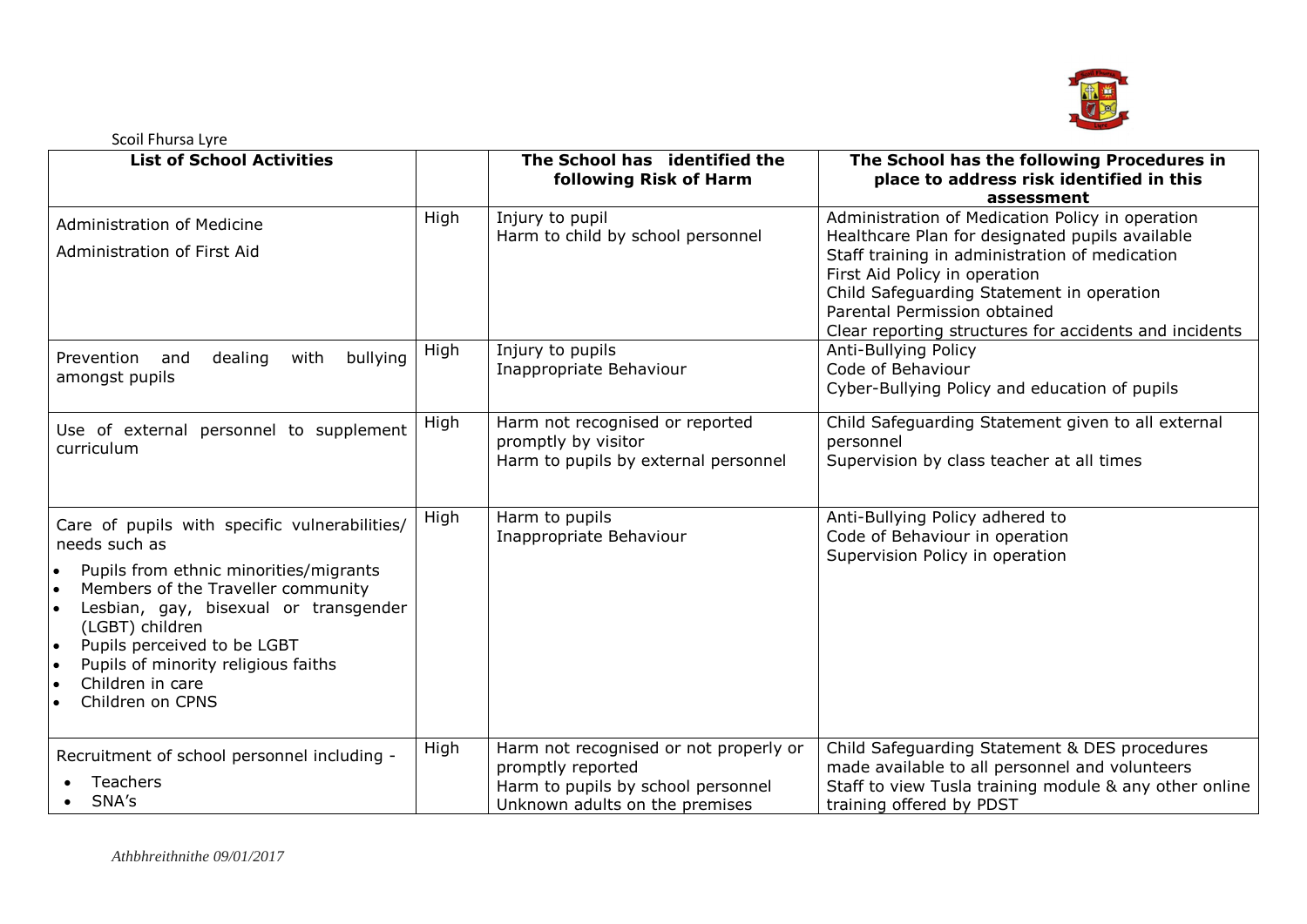

| Scoil Fhursa Lyre                                                                                                                                                                                                                                                                  |      |                                                                           |                                                                                                                                                                                                                 |
|------------------------------------------------------------------------------------------------------------------------------------------------------------------------------------------------------------------------------------------------------------------------------------|------|---------------------------------------------------------------------------|-----------------------------------------------------------------------------------------------------------------------------------------------------------------------------------------------------------------|
| Caretaker/Secretary/Cleaners<br>Sports coaches<br><b>External Tutors/Guest Speakers</b><br>Volunteers/Parents in school activities<br>Visitors/contractors present in school<br>during school hours<br>Visitors/contractors present during after<br>$\bullet$<br>school activities |      |                                                                           | Garda Vetting Procedures in place<br>Visitor's Policy in operation                                                                                                                                              |
| other<br>premises<br>school<br>of<br>by<br>Use<br>organisation during school day                                                                                                                                                                                                   | High | Harm to pupils<br>Unknown adults on the premises                          | Child Safeguarding Statement provided<br>Supervision Policy in operation<br>Visitor's Policy adhered to                                                                                                         |
| Use of Information and Communication<br>Technology by pupils in school                                                                                                                                                                                                             | Med  | <b>Bullying</b>                                                           | ICT policy/Cyber-bullying Policy in operation<br>Anti-Bullying Policy adhered to<br>Code of Behaviour in operation<br>Supervision by class teacher during school use<br>Education on cyber-bullying during SPHE |
| Application of sanctions under the school's<br>Code of Behaviour including detention of<br>pupils, confiscation of phones etc.                                                                                                                                                     | High | Harm to pupils by school personnel<br>Injury to pupils                    | Child Safeguarding Statement adhered to<br>Code of Behaviour in operation<br>Supervision Policy in operation<br>Best practice guidelines followed by all staff                                                  |
| Student teachers<br>training<br>undertaking<br>placement in school                                                                                                                                                                                                                 | Low  | Harm to pupils<br>Harm not recognised or properly or<br>promptly reported | Child Safeguarding Statement presented to all<br>student teachers<br>Vetting procedures in place<br>Supervision by class teacher<br>Work Experience Policy in operation                                         |
| Use of video/photography/other media to<br>record school events                                                                                                                                                                                                                    | High | Harm to pupils<br>Harm to School Personnel<br>Invasion of Privacy         | ICT Policy in operation<br>Media Use Policy adhered to<br>Parental Permission obtained                                                                                                                          |